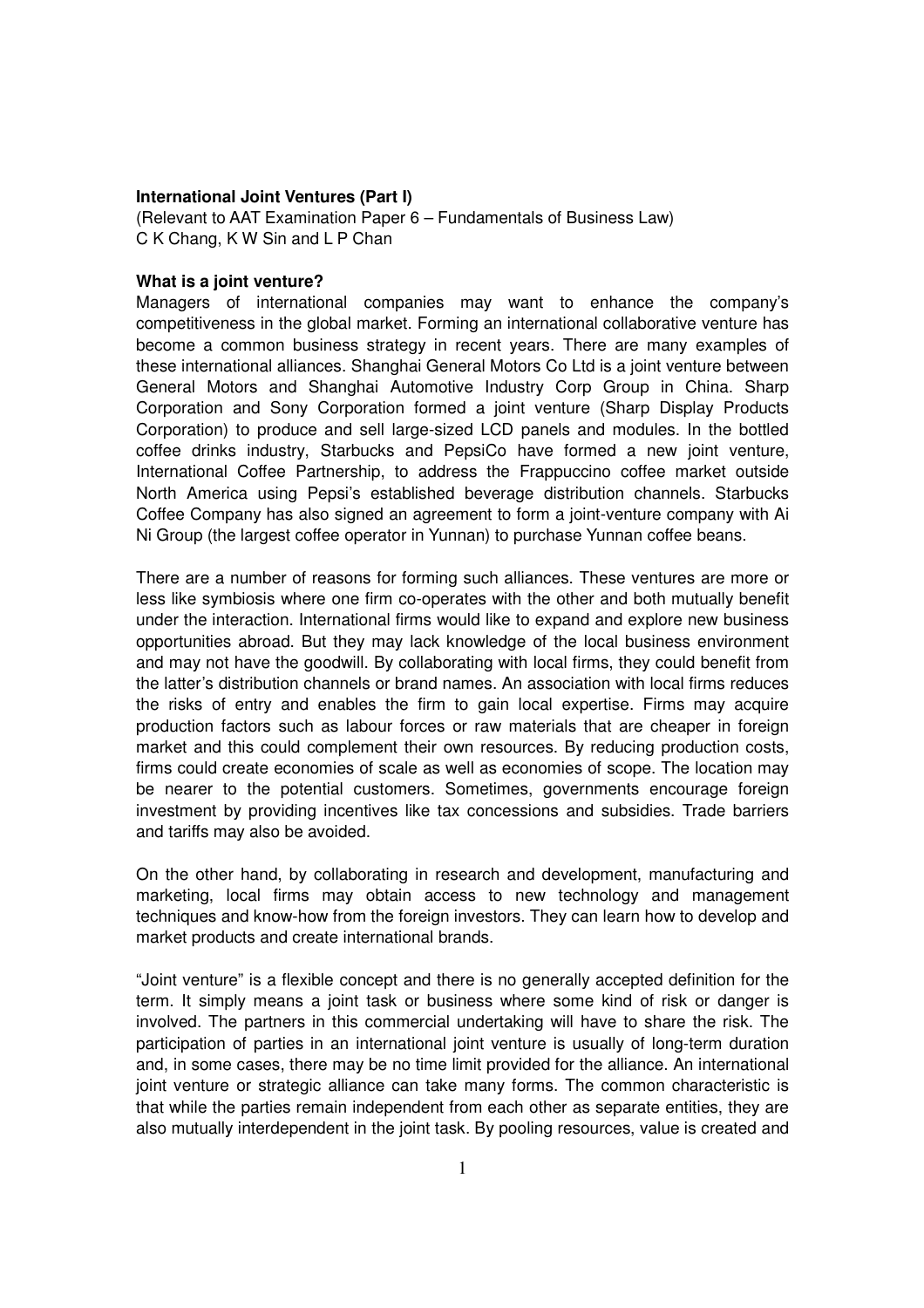each of the parties could obtain monetary or other benefits that they alone could not achieve. The range of organizational form is broad. The most common ones are equity joint ventures and non-equity cooperative alliances. But other co-operative arrangements like licensing arrangements, franchising and distributorship agreements are also possible.

Foreign investors firstly have to identify and select prospective partners and then develop strategic plans with them. Some important legal issues have to be considered in forming an international joint venture, such as:

- the legal environment in the host country and the implication on foreign investors;
- the business structure of joint venture:
- the legal procedures in formation:
- drafting issues in the joint venture agreement; and
- how the joint venture is managed taking into account cross-cultural aspects.

Note that the term "partner" is used in a loose sense in international business. It does not necessarily refer to a partner in a partnership created under the Partnership Ordinance. In this article, the terms joint venture partners, joint venture parties and joint venture participants are used interchangeably.

## **The legal environment in host country**

The joint venture partners have to consider the various national laws and regulations in the host country that govern joint venture business. Joint venture corporations in Hong Kong, for example, have ongoing obligations under the Companies Ordinance such as holding an annual general meeting and filing an annual return with the Companies Registry every year.

Commercial law is a vast area which formulates the rules for business transactions. The joint venture parties have to consider contract law, which is the foundation addressing the rights and obligations between them. Foreign firms may negotiate and choose the law of their country as the governing law for the contract. The sale of goods law applies when the joint venture buys raw materials from a supplier or sells manufactured products to buyers. In the context of international business, the United Nations has a set of uniform contractual terms for the international sale of goods. Parties could make reference to these standardised provisions under the United Nations Convention on Contracts for the International Sale of Goods (CISG, the Vienna Convention). Similarly, parties have to consider various aspects of international trade and can refer to UNCITRAL's (United Nations Commission on International Trade Law) legal framework and model laws on international payment like international bills of exchange and international transport of goods like international carriage of goods by sea.

By establishing factories in the host country, a joint venture owns property and invariably employs members of the local labour force. The joint venture will be subject to national real and personal property laws and this includes for example law on the transfer of title, regulations on land usage, law on mortgage of property whether movable or immoveable,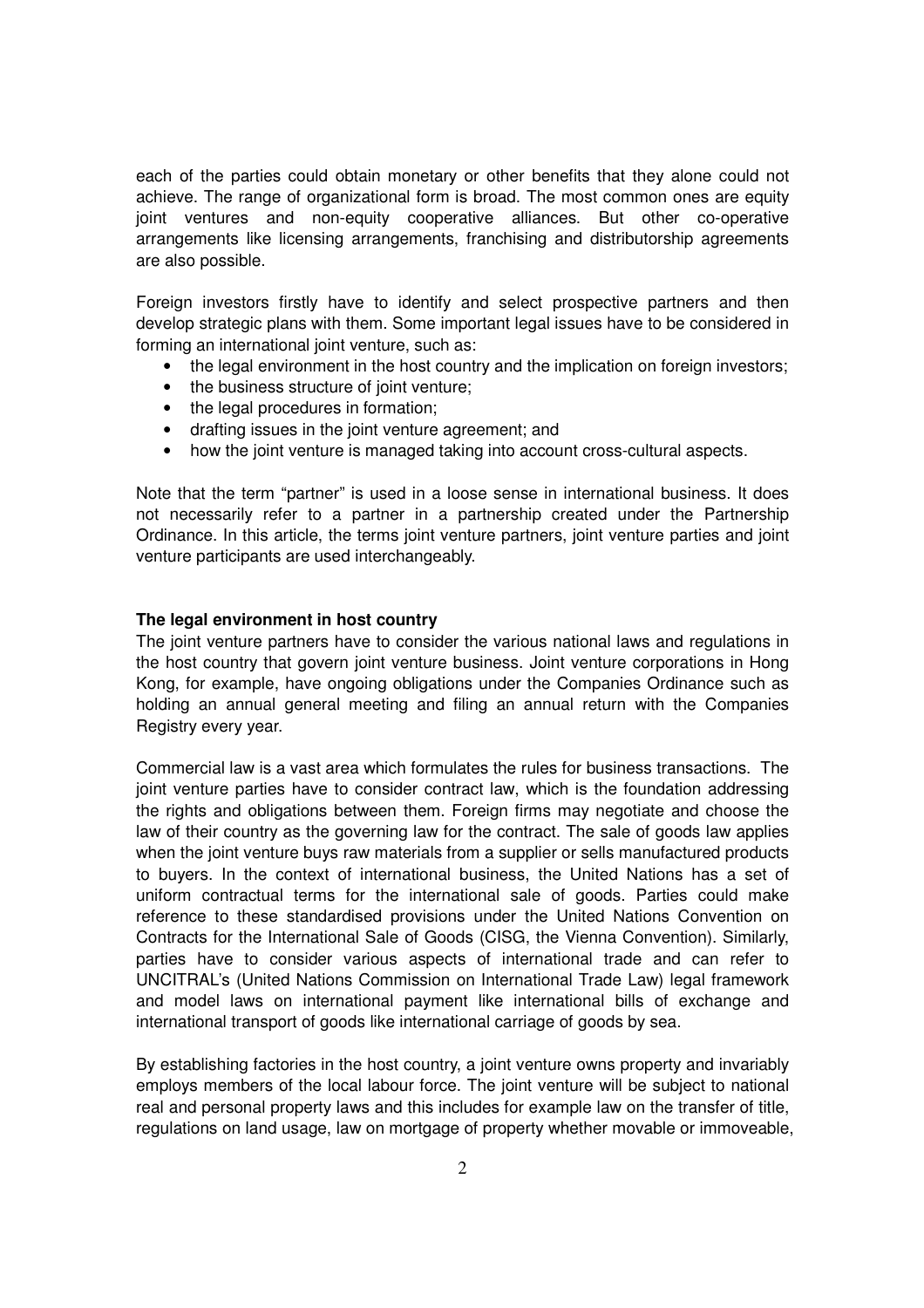and protection of intellectual property rights. In addition, rules and regulations on employment, minimum wages, health and safety at work, and environmental protection like regulation on smoke emissions will have to be considered.

Under the Basic Law of the HKSAR, the Government of the HKSAR will provide an appropriate economic and legal environment for the maintenance of the status of Hong Kong as an international financial centre (Article 109) and the free flow of capital within, into and out of the HKSAR is safeguarded (Article 112). But in other countries, such as some developing countries, there may be restrictions on foreign investment activities and exchange controls. In some of them, the national laws may not allow foreign investors to fully own a business operation. The financial impact of tax law is another issue for consideration. In Hong Kong, we have low tax and a simple tax system. The joint venture parties have also to consider how to resolve any disputes in the event that disagreement arises.

## **The business structure**

The joint venture parties have to select a suitable business structure. They have to consider the possibility that the business may not generate income and may suffer losses in its early years of operation. The parties have to think about the question of liability and allocation of risk. In subsequent years when profits are generated, they have to consider allocation of profit and other issues like whether the withdrawal of one of the parties will affect the continued existence of the joint venture.

Whether the host country is a common law or civil law country, two basic types of entities are commonly found: corporations with limited liability for owners, and associations with unlimited liability for partners. The former is sometimes called an equity-based venture and the latter non-equity-based venture or international co-operative alliance.

In Hong Kong, partnership is defined as the relation which subsists between persons carrying on a business in common with a view of profit (section 3 of the Partnership Ordinance). There is no formality in setting up a partnership. The joint venture parties should however negotiate a partnership agreement which will provide the terms on the relationship between them and set out their rights and duties in the business, such as on how to conduct the business, how to obtain finance and how a partner would retreat from the business if the partners were not in good terms. Partners are jointly and severally liable for the debts of the firm. In HKSAR v Gammon Skanska Limited (2003), the joint venture was an unincorporated association. The court had to consider whether it could or could not be guilty of a criminal offence and concluded that an unincorporated association cannot be a defendant to criminal proceedings.

If the joint venture business is a registered company, it is in law a separate legal entity distinct from its members, Salomon v Salomon Ltd. (1897). Its activities will be separated from the core business of joint venture parties. The contribution to the corporation is usually 50/50 between participants of equal bargaining power although any other combination is possible.